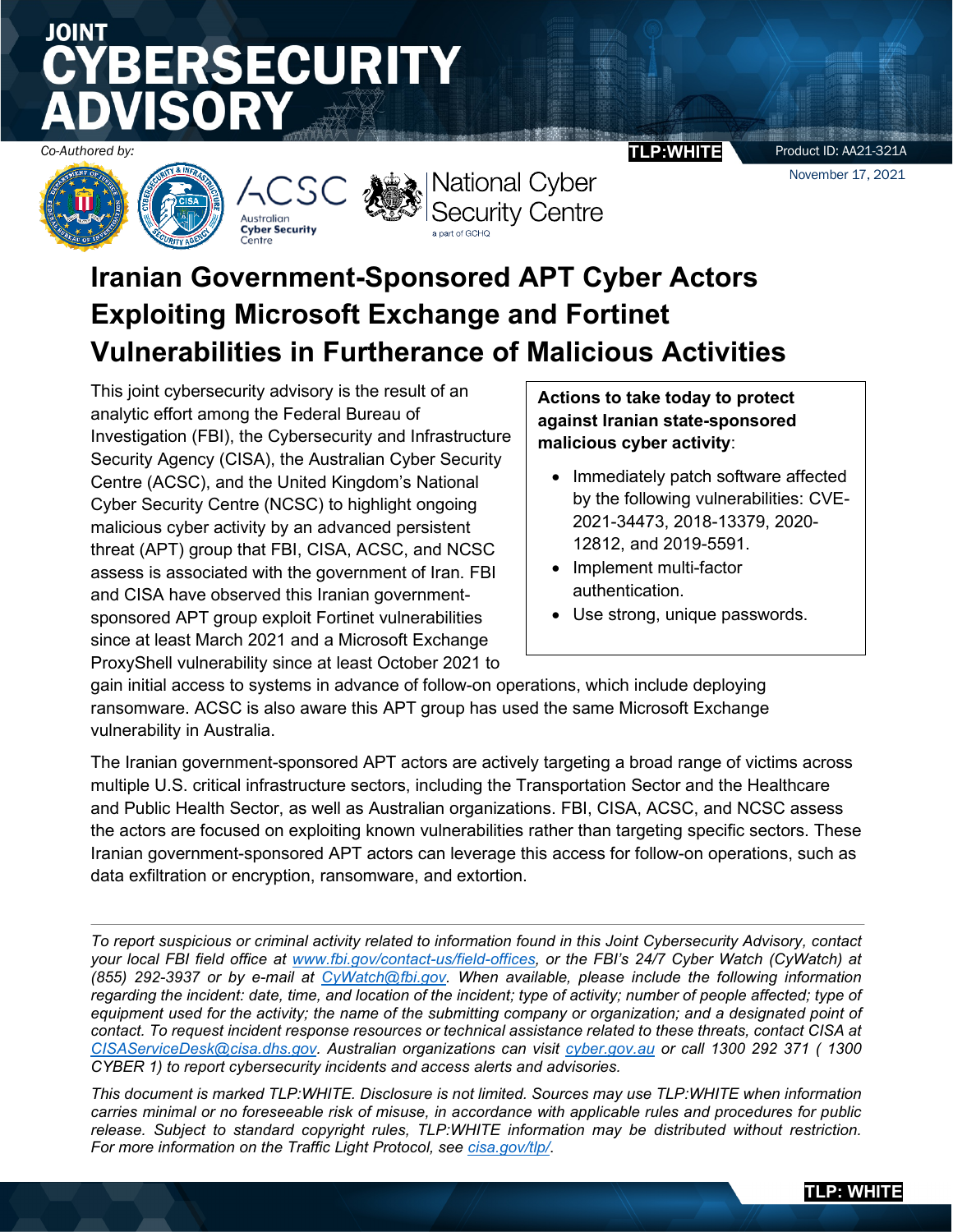This advisory provides observed tactics and techniques, as well as indicators of compromise (IOCs) that FBI, CISA, ACSC, NCSC assess are likely associated with this Iranian government-sponsored APT activity. The FBI, CISA, ACSC, and NCSC urge critical infrastructure organizations to apply the recommendations listed in the Mitigations section of this advisory to mitigate risk of compromise from Iranian government-sponsored cyber actors.

For more information on Iranian government-sponsored malicious cyber activity, see [us](https://attack.mitre.org/versions/v10/techniques/T1190/)[cert.cisa.gov/Iran.](https://attack.mitre.org/versions/v10/techniques/T1190/)

## TECHNICAL DETAILS

### Threat Actor Activity

Since at least March 2021, the FBI and CISA have observed Iranian government-sponsored APT actors leverage Microsoft Exchange and Fortinet vulnerabilities to target a broad range of victims across multiple critical infrastructure sectors in furtherance of malicious activities. Observed activity includes the following.

- In March 2021, the FBI and CISA observed these Iranian government-sponsored APT actors scanning devices on ports 4443, 8443, and 10443 for Fortinet FortiOS vulnerability [CVE-2018-](https://attack.mitre.org/versions/v10/techniques/T1560/001?name=CVE-2018-13379) [13379,](https://attack.mitre.org/versions/v10/techniques/T1560/001?name=CVE-2018-13379) and enumerating devices for FortiOS vulnerabilities [CVE-2020-12812](http://cve.mitre.org/cgi-bin/cvename.cgi?name=CVE-2020-12812) and [CVE-2019-](https://us-cert.cisa.gov/sites/default/files/publications/AA20-245A-Joint_CSA-Technical_Approaches_to_Uncovering_Malicious_Activity_508.pdf?name=CVE-2019-5591) [5591.](https://us-cert.cisa.gov/sites/default/files/publications/AA20-245A-Joint_CSA-Technical_Approaches_to_Uncovering_Malicious_Activity_508.pdf?name=CVE-2019-5591) The Iranian Government-sponsored APT actors likely exploited these vulnerabilities to gain access to vulnerable networks. **Note**: for previous FBI and CISA reporting on this activity, refer to joint Cybersecurity Advisory: **APT Actors Exploit Vulnerabilities to Gain Initial Access** [for Future Attacks.](https://attack.mitre.org/versions/v10/techniques/T1486)
- In May 2021, these Iranian government-sponsored APT actors exploited a Fortigate appliance to access a webserver hosting the domain for a U.S. municipal government. The actors likely created an account with the username elie to further enable malicious activity. **Note**: for previous FBI reporting on this activity, refer to FBI FLASH: [APT Actors Exploiting Fortinet](http://cve.mitre.org/cgi-bin/cvename.cgi)  [Vulnerabilities to Gain Initial Access for Malicious Activity.](http://cve.mitre.org/cgi-bin/cvename.cgi)
- In June 2021, these APT actors exploited a Fortigate appliance to access environmental control networks associated with a U.S.-based hospital specializing in healthcare for children. The Iranian government-sponsored APT actors likely leveraged a server assigned to IP addresses 91.214.124[.]143 and 162.55.137[.]20—which FBI and CISA judge are associated with Iranian government cyber activity—to further enable malicious activity against the hospital's network. The APT actors accessed known user accounts at the hospital from IP address 154.16.192[.]70**,** which FBI and CISA judge is associated with government of Iran offensive cyber activity.
- As of October 2021, these APT actors have leveraged a Microsoft Exchange ProxyShell vulnerability[—CVE-2021-34473—](https://www.us-cert.cisa.gov/iran?name=CVE-2021-34473)to gain initial access to systems in advance of follow-on operations.

ACSC considers that this APT group has also used the same Microsoft Exchange vulnerability [\(CVE-](https://www.cisa.gov/stopransomware/?name=CVE-2021-34473)[2021-34473\)](https://www.cisa.gov/stopransomware/?name=CVE-2021-34473) in Australia.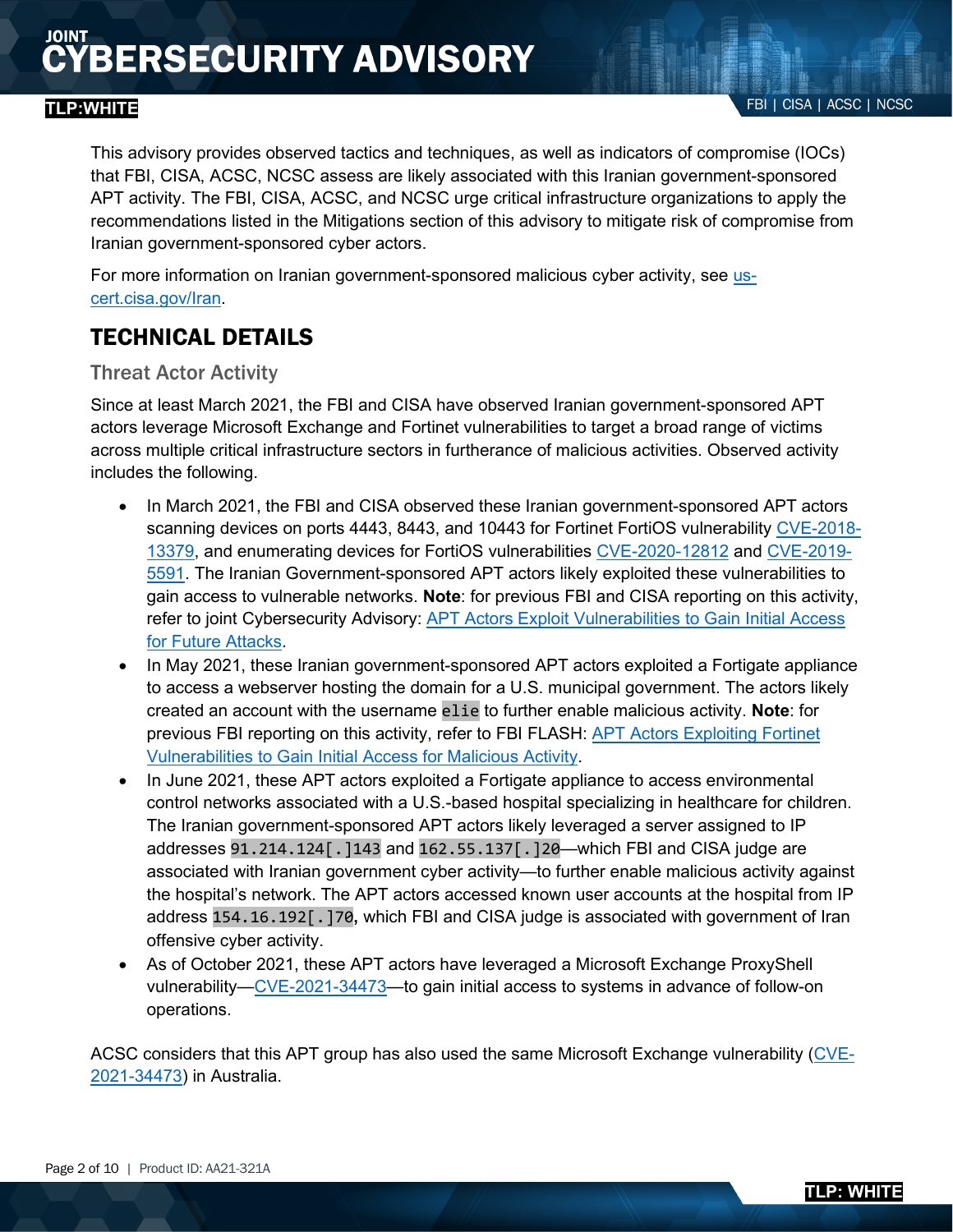### MITRE ATT&CK® Tactics and Techniques

**Note**: this advisory uses the MITRE **ATT&CK** for Enterprise framework, version 10. See Appendix B for a table of the MITRE ATT&CK tactics and techniques observed.

FBI, CISA, ACSC, and NCSC assess the following tactics and techniques are associated with this activity.

### *Resource Development [\[TA0042\]](https://us-cert.cisa.gov/sites/default/files/publications/AA21-321A.stix.xml)*

The APT actors have used the following malicious and legitimate tools [\[T1588.001,](https://attack.mitre.org/versions/v10/techniques/T1136/001) [T1588.002\]](https://attack.mitre.org/versions/v10/techniques/T1136/002) for a variety of tactics across the enterprise spectrum.

- [Mimikatz](https://attack.mitre.org/versions/v10/tactics/TA0042) for credential theft [\[TA0006\]](https://attack.mitre.org/versions/v10/tactics/TA0006)
- WinPEAS for privilege escalation [\[TA0004\]](https://www.cisa.gov/cyber-hygiene-services)
- SharpWMI (Windows Management Instrumentation)
- WinRAR for archiving collected data [\[TA0009,](https://attack.mitre.org/versions/v10/techniques/T1588/002) [T1560.001\]](https://attack.mitre.org/versions/v10/tactics/TA0001/)
- FileZilla for transferring files [\[TA0010\]](https://attack.mitre.org/versions/v10/techniques/T1190/)

#### *Initial Access [\[TA0001\]](https://attack.mitre.org/versions/v10/tactics/TA0001/)*

The Iranian government-sponsored APT actors gained initial access by exploiting vulnerabilities affecting Microsoft Exchange servers (CVE-2021-34473) and Fortinet devices (CVE-2018-13379, CVE-2020-12812, and CVE-2019-5591) [\[T1190\]](https://attack.mitre.org/versions/v10/techniques/T1588/001).

#### *Execution [\[TA0002\]](https://attack.mitre.org/versions/v10/tactics/TA0040)*

The Iranian government-sponsored APT actors may have made modifications to the Task Scheduler [\[T1053.005\]](https://attack.mitre.org/versions/v10/techniques/T1588/001). These modifications may display as unrecognized scheduled tasks or actions. Specifically, the below established tasks may be associated with this activity:

- SynchronizeTimeZone
- GoogleChangeManagement
- MicrosoftOutLookUpdater
- MicrosoftOutLookUpdateSchedule

### *Persistence [\[TA0003\]](https://attack.mitre.org/versions/v10/techniques/T1136/002)*

The Iranian government-sponsored APT actors may have established new user accounts on domain controllers, servers, workstations, and active directories [\[T1136.001,](https://attack.mitre.org/versions/v10/tactics/TA0009) [T1136.002\]](https://attack.mitre.org/versions/v10/techniques/T1053/005). Some of these accounts appear to have been created to look similar to other existing accounts on the network, so specific account names may vary per organization. In addition to unrecognized user accounts or accounts established to masquerade as existing accounts, the following account usernames may be associated with this activity:

- Support
- Help
- elie
- WADGUtilityAccount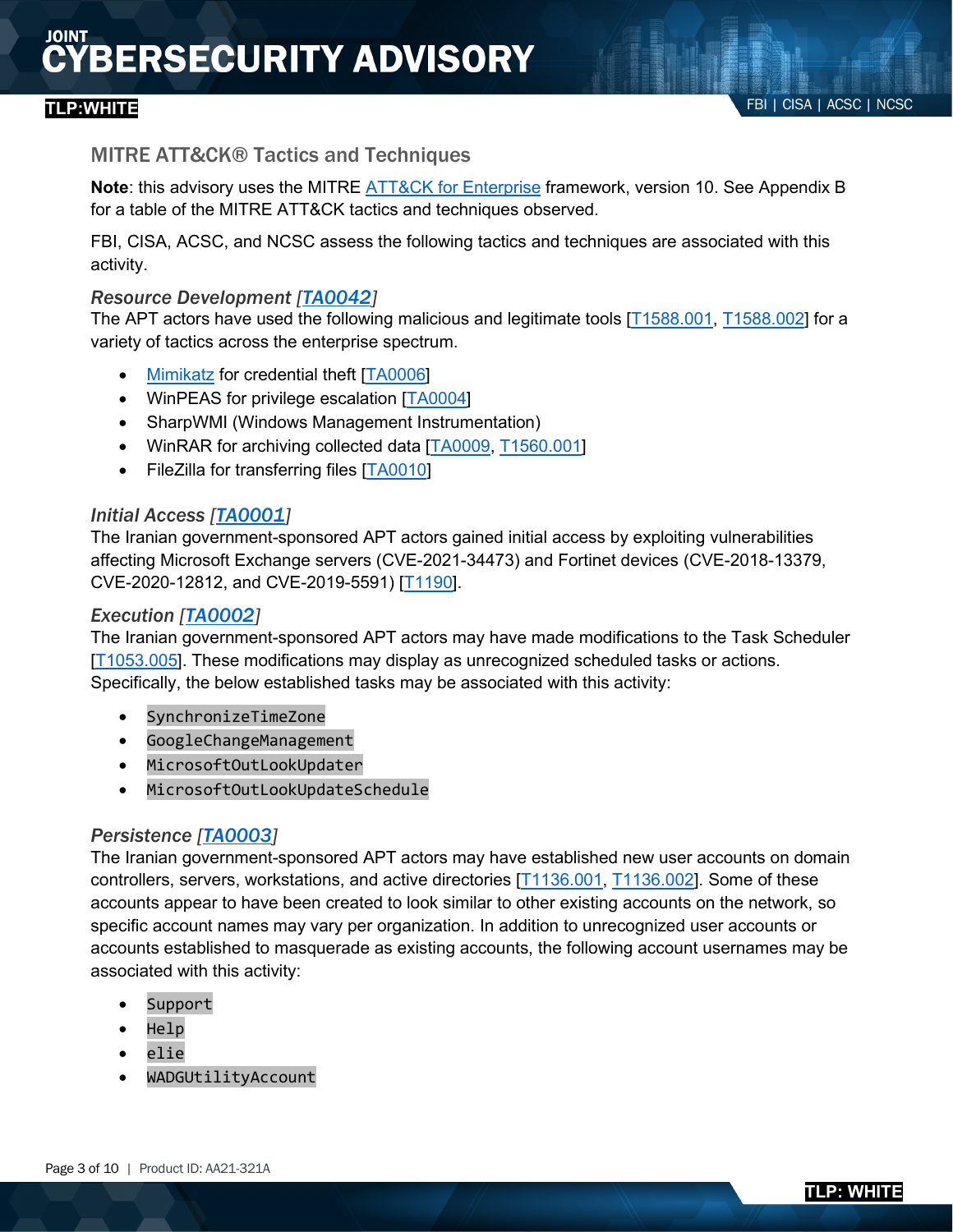#### *Exfiltration [\[TA0010\]](https://attack.mitre.org/versions/v10/tactics/TA0009)*

The FBI and CISA observed outbound File Transfer Protocol (FTP) transfers over port 443.

### *Impact [\[TA0040\]](https://attack.mitre.org/versions/v10/techniques/T1136/001)*

The APT actors forced BitLocker activation on host networks to encrypt data [\[T1486\]](https://attack.mitre.org/versions/v10/tactics/TA0010/). The corresponding threatening notes were either sent to the victim or left on the victim network as a .txt file. The ransom notes included ransom demands and the following contact information.

- sar addr@protonmail[.]com
- WeAreHere@secmail[.]pro
- nosterrmann@mail[.]com
- nosterrmann@protonmail[.]com

## **DETECTION**

The FBI, CISA, ACSC, and NCSC recommend that organizations using Microsoft Exchange servers and Fortinet investigate potential suspicious activity in their networks.

- Search for IOCs. Collect known-bad IOCs and search for them in network and host artifacts. **Note**: refer to Appendix A for IOCs.
- Investigate exposed Microsoft Exchange servers (both patched and unpatched) for compromise.
- Investigate changes to Remote Desktop Protocol (RDP), firewall, and Windows Remote Management (WinRM) configurations that may allow attackers to maintain persistent access.
- Review domain controllers, servers, workstations, and active directories for new or unrecognized user accounts.
- Review Task Scheduler for unrecognized scheduled tasks. Additionally, manually review operating-system defined or recognized scheduled tasks for unrecognized "actions" (for example, review the steps each scheduled task is expected to perform).
- Review antivirus logs for indications they were unexpectedly turned off.
- Look for WinRAR and FileZilla in unexpected locations.

**Note:** for additional approaches on uncovering malicious cyber activity, see joint advisory [Technical](https://attack.mitre.org/versions/v10/software/S0002/)  Approaches to Uncovering [and Remediating Malicious Activity,](https://attack.mitre.org/versions/v10/software/S0002/) authored by CISA and the cybersecurity authorities of Australia, Canada, New Zealand, and the United Kingdom.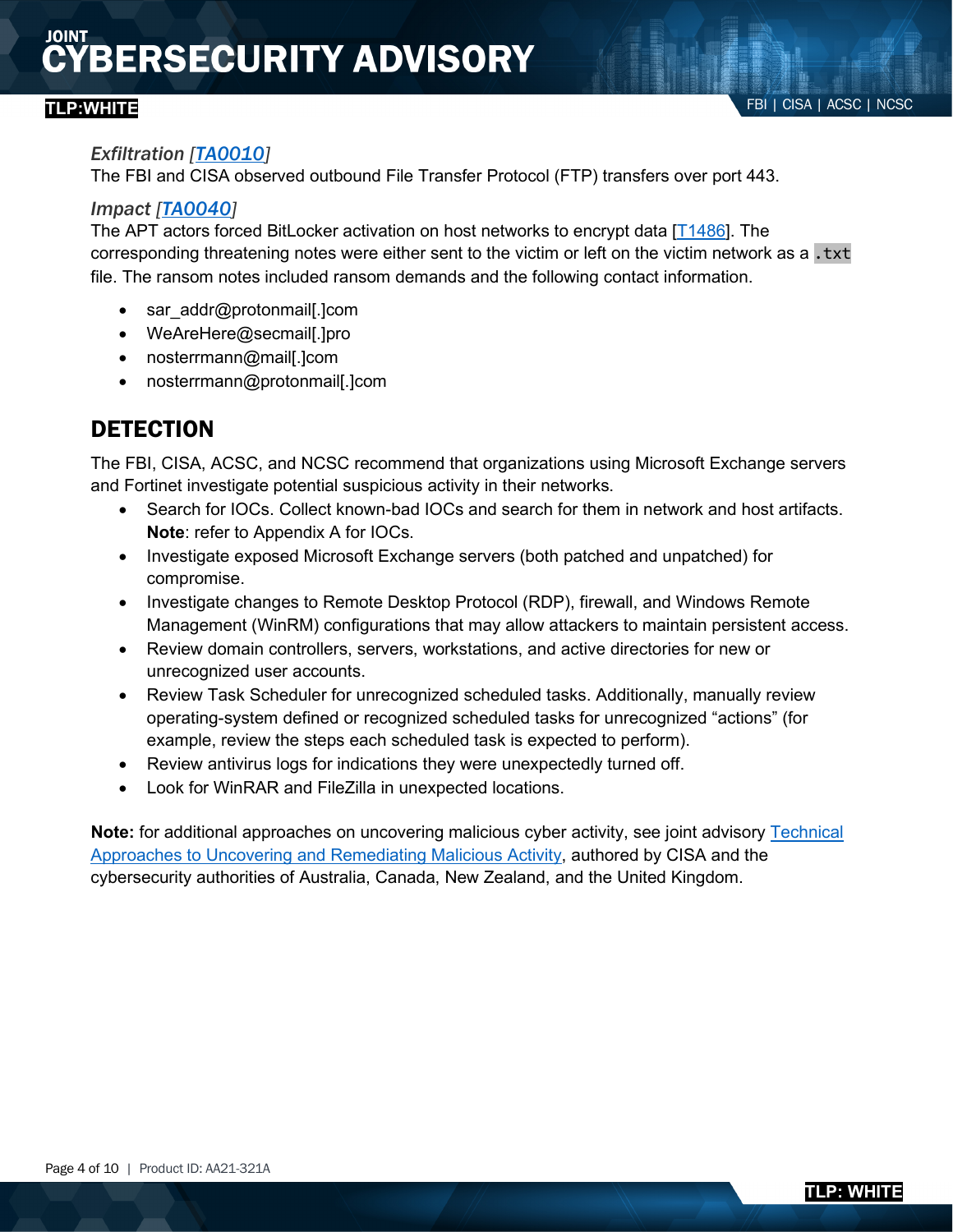## MITIGATIONS

The FBI, CISA, ACSC, and NCSC urge network defenders to apply the following mitigations to reduce the risk of compromise by this threat.

Patch and Update Systems

- Install updates/patch operating systems, software, and firmware as soon as updates/patches are released.
- Immediately patch software affected by vulnerabilities identified in this advisory: CVE-2021- 34473, CVE-2018-13379, CVE-2020-12812, and CVE-2019-5591.

### Evaluate and Update Blocklists and Allowlists

- Regularly evaluate and update blocklists and allowlists.
- If FortiOS is not used by your organization, add the key artifact files used by FortiOS to your organization's execution blocklist. Any attempts to install or run this program and its associated files should be prevented.

### Implement and Enforce Backup and Restoration Policies and Procedures

- Regularly back up data, air gap, and password protect backup copies offline.
- Ensure copies of critical data are not accessible or modification or deletion from the system where the data resides
- Implement a recovery plan to maintain and retain multiple copies of sensitive or proprietary data and servers in a physically separate, segmented, secure location (e.g., hard drive, storage device, the cloud).

### Implement Network Segmentation

Implement network segmentation to restrict adversary's lateral movement.

#### Secure User Accounts

- Audit user accounts with administrative privileges and configure access controls under the principles of least privilege and separation of duties.
- Require administrator credentials to install software.

### Implement Multi-Factor Authentication

• Use multifactor authentication where possible, particularly for webmail, virtual private networks (VPNs), and accounts that access critical systems.

### Use Strong Passwords

• Require all accounts with password logins to have strong, unique passwords.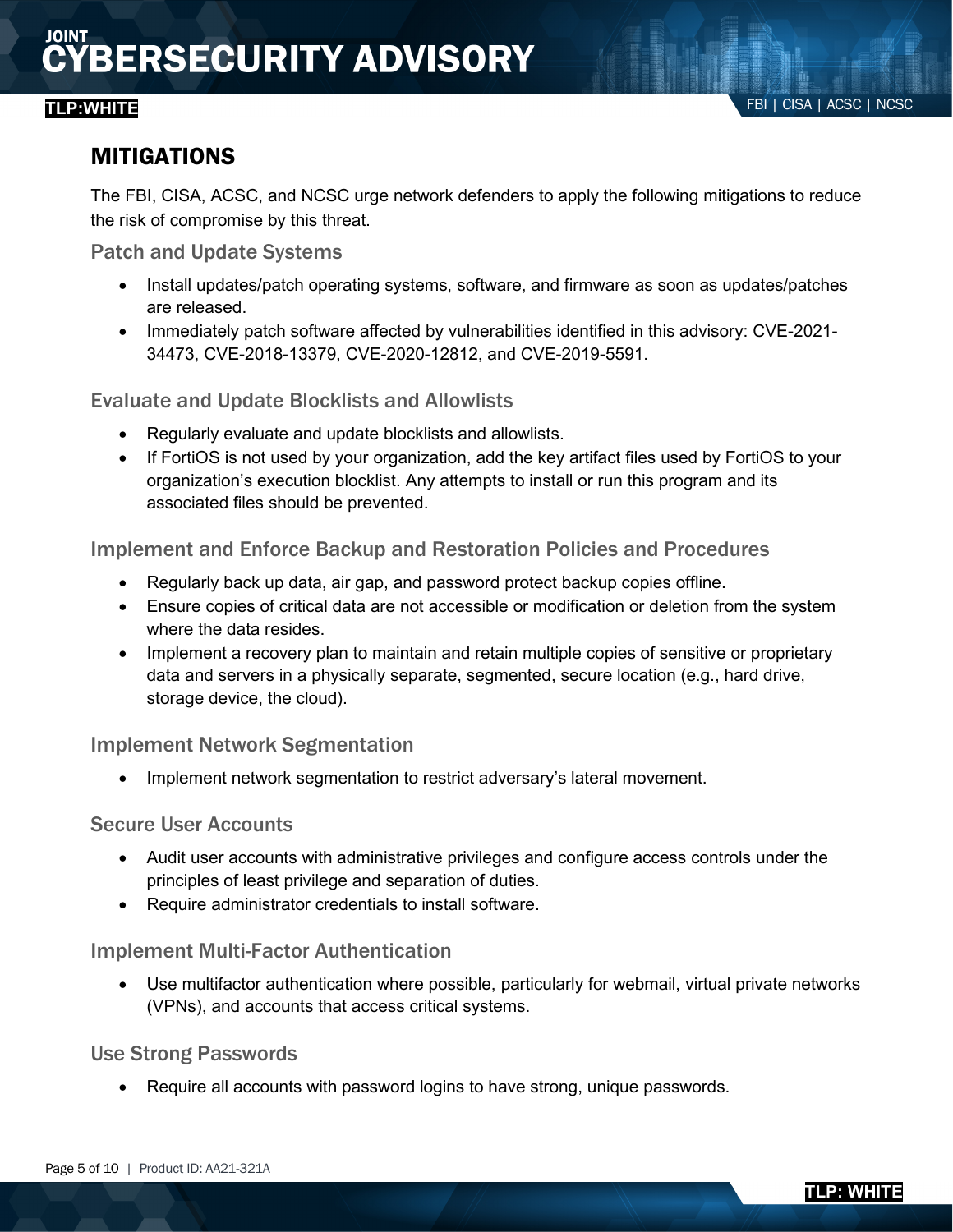Secure and Monitor RDP and other Potentially Risky Services

- If you use RDP, restrict it to limit access to resources over internal networks.
- Disable unused remote access/RDP ports.
- Monitor remote access/RDP logs.

#### Use Antivirus Programs

• Install and regularly update antivirus and anti-malware software on all hosts.

#### Secure Remote Access

- Only use secure networks and avoid using public Wi-Fi networks.
- Consider installing and using a VPN for remote access.

### Reduce Risk of Phishing

- Consider adding an email banner to emails received from outside your organization.
- Disable hyperlinks in received emails.

## RESOURCES

- For more information on Iranian government-sponsored malicious cyber activity, see [us](https://attack.mitre.org/versions/v10/tactics/TA0006)[cert.cisa.gov/Iran.](https://attack.mitre.org/versions/v10/tactics/TA0006)
- For information and resources on protecting against and responding to ransomware, refer to [StopRansomware.gov,](https://www.us-cert.cisa.gov/iran) a centralized, whole-of-government webpage providing ransomware resources and alerts.
- The joint advisory from the cybersecurity authorities of Australia, Canada, New Zealand, the United Kingdom, and the United States: [Technical Approaches to Uncovering and](https://attack.mitre.org/versions/v10/tactics/TA0042)  [Remediating Malicious Activity](https://attack.mitre.org/versions/v10/tactics/TA0042) provides additional guidance when hunting or investigating a network and common mistakes to avoid in incident handling.
- CISA offers a range of no-cost [cyber hygiene services](https://attack.mitre.org/versions/v10/techniques/enterprise/) to help critical infrastructure organizations assess, identify, and reduce their exposure to threats, including ransomware. By requesting these services, organizations of any size could find ways to reduce their risk and mitigate attack vectors.
- The U.S. Department of State's Rewards for Justice (RFJ) program offers a reward of up to \$10 million for reports of foreign government malicious activity against U.S. critical infrastructure. See the [RFJ](https://attack.mitre.org/versions/v10/tactics/TA0010) website for more information and how to report information securely.
- ACSC can provide tailored cyber security advice and assistance, reporting, and incident response support at [cyber.gov.au](https://www.ic3.gov/media/news/2021/210527.pdf) and via 1300 292 371 (1300 CYBER1).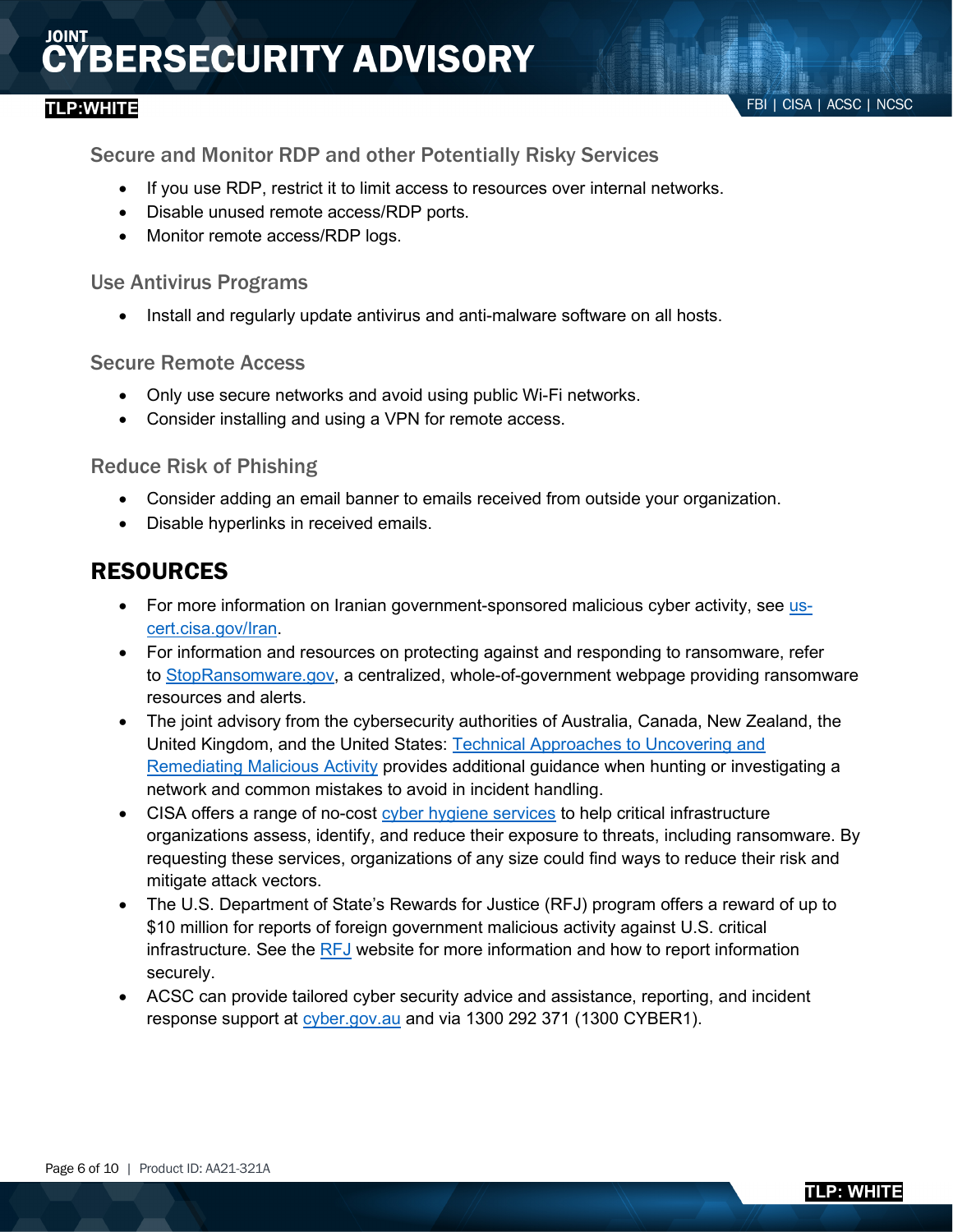## APPENDIX A: INDICATORS OF COMPROMISE

IP addresses and executables files are listed below. For a downloadable copy of IOCs, see [AA21-](https://attack.mitre.org/versions/v10/techniques/T1588/002) [321A.stix.](https://attack.mitre.org/versions/v10/techniques/T1588/002)

IP Addresses

- $91.214.124$ [.]143
- $162.55.137$ [.]20
- $154.16.192$ [.]70

#### Executable Files

Executable files observed in this activity are identified in table 1.

*Table 1: Executable Files*

| Filename:       | MicrosoftOutLookUpdater[.]exe                                                                                                                   |
|-----------------|-------------------------------------------------------------------------------------------------------------------------------------------------|
| MD5:            | 1444884faed804667d8c2bfa0d63ab13                                                                                                                |
| SHA-1           | 95E045446EFB8C9983EBFD85E39B4BE5D92C7A2A                                                                                                        |
| <b>SHA-256:</b> | c51fe5073bd493c7e8d83365aace3f9911437a0f2ae80042ba01ea46b55d2624                                                                                |
| SHA-512:        | 6451077B99C5F8ECC5C0CA88FE272156296BEB91218B39AE28A086DBA5E7E<br>39813F044F9AF0FEDBB260941B1CD52FA237C098CBF4B2A822F08E3E98E934<br><b>DOECF</b> |
| Filename:       | MicrosoftOutlookUpdater.bat                                                                                                                     |
| MD5:            | 6735be6deea16d03cb628b553d71fe91                                                                                                                |
| SHA-1           | 95E045446EFB8C9983EBFD85E39B4BE5D92C7A2A                                                                                                        |
| <b>SHA-256</b>  | C51FE5073BD493C7E8D83365AACE3F9911437A0F2AE80042BA01EA46B55D2<br>624                                                                            |
| <b>SHA-512</b>  | 6451077B99C5F8ECC5C0CA88FE272156296BEB91218B39AE28A086DBA5E7E<br>39813F044F9AF0FEDBB260941B1CD52FA237C098CBF4B2A822F08E3E98E934<br><b>DOECF</b> |
|                 |                                                                                                                                                 |
| Filename:       | MicrosoftOutlookUpdater.xml                                                                                                                     |
| <b>MD5:</b>     | 47333937109F86BA292DC44CD3676F80                                                                                                                |
| SHA-1           | A8674983A45BD88A4D11BCFD686C2BF8182831A0                                                                                                        |
| <b>SHA-256</b>  | AC72790230817E6A72EF3A95B5F1F27144E56082606C425AD14C1F3D2FB2C5<br><b>BD</b>                                                                     |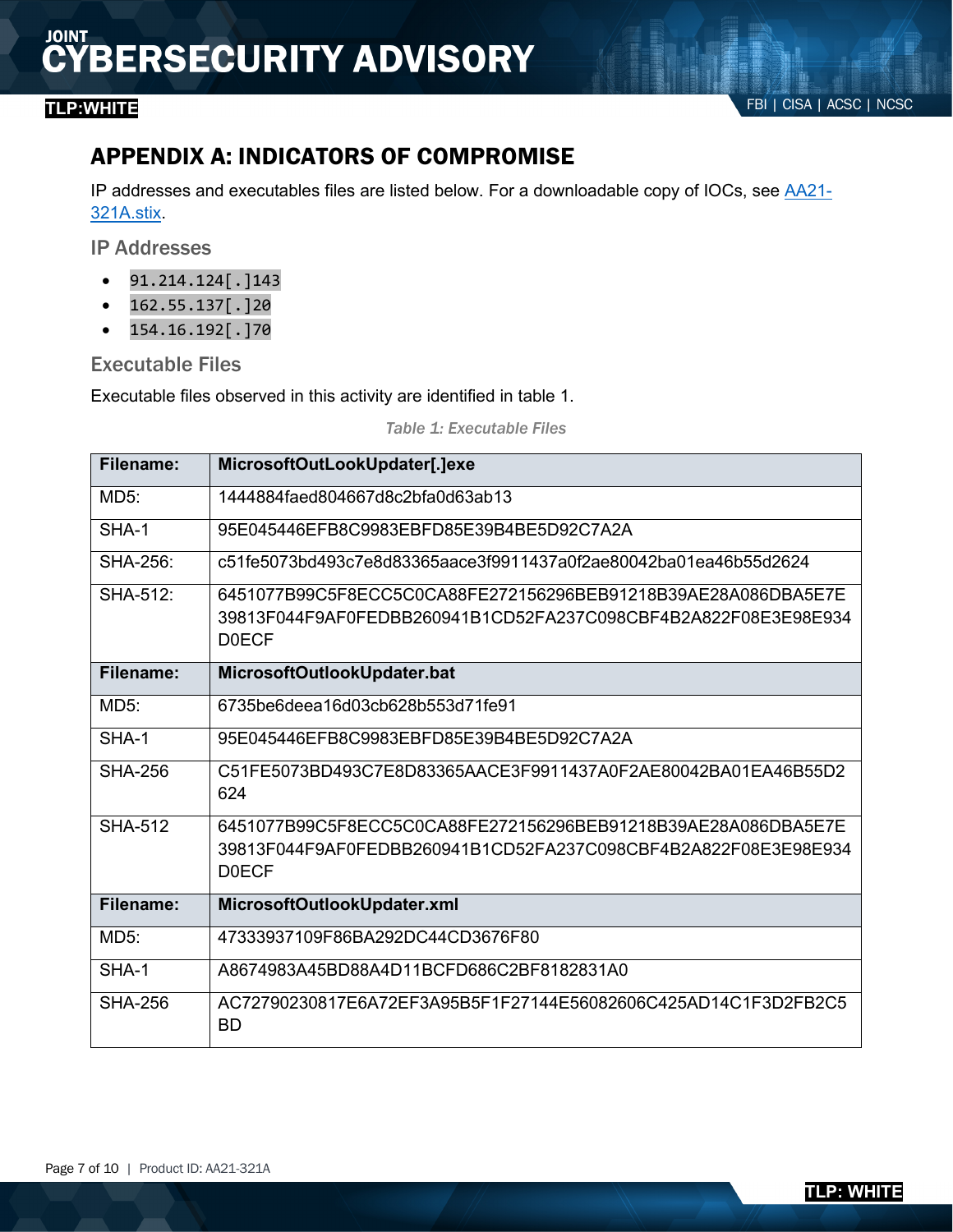FBI | CISA | ACSC | NCSC **TLP:WHITE**

| <b>SHA-512</b>   | A03F0D73136CBCACAEA5C8F7607F4A09F2DF9030D30735DB2E033DA668353<br>636E0FCF7A2AA0B81691A6D7C30CFA67EC9707F7456615E007C025242DBFB<br>6BCCF0 |  |
|------------------|------------------------------------------------------------------------------------------------------------------------------------------|--|
| Filename:        | MicrosoftOutlookUpdateSchedule.xml                                                                                                       |  |
| MD5:             | AA40C49E309959FA04B7E5AC111BB770                                                                                                         |  |
| SHA-1            | F1D90E10E6E3654654E0A677763C9767C913F8F0                                                                                                 |  |
| <b>SHA-256</b>   | 5C818FE43F05F4773AD20E0862280B0D5C66611BB12459A08442F55F148400A<br>6                                                                     |  |
| <b>SHA-512</b>   | E55A86159F2E869DCDB64FDC730DA893718E20D65A04071770BD32CAE75FF<br>8C34704BDF9F72EF055A3B362759EDE3682B3883C4D9BCF87013076638664E<br>8078E |  |
| Filename:        | GoogleChangeManagement.xml                                                                                                               |  |
| MD5:             | AF2D86042602CBBDCC7F1E8EFA6423F9                                                                                                         |  |
| SHA-1            | CDCD97F946B78831A9B88B0A5CD785288DC603C1                                                                                                 |  |
| <b>SHA-256</b>   | 4C691CCD811B868D1934B4B8E9ED6D5DB85EF35504F85D860E8FD84C547EB<br>F <sub>1</sub> D                                                        |  |
|                  | 6473DAC67B75194DEEAEF37103BBA17936F6C16FFCD2A7345A5A46756996F<br>AD748A97F36F8FD4BE4E1F264ECE313773CC5596099D68E71344D8135F50E5<br>D8971 |  |
| <b>SHA-512</b>   |                                                                                                                                          |  |
| <b>Filename:</b> | Connector3.exe                                                                                                                           |  |
| <b>MD5:</b>      | e64064f76e59dea46a0768993697ef2f                                                                                                         |  |
| <b>Filename:</b> | Audio.exe or frpc.exe                                                                                                                    |  |
| MD5:             | b90f05b5e705e0b0cb47f51b985f84db                                                                                                         |  |
| SHA-1            | 5bd0690247dc1e446916800af169270f100d089b                                                                                                 |  |
| <b>SHA-256:</b>  | 28332bdbfaeb8333dad5ada3c10819a1a015db9106d5e8a74beaaf03797511aa                                                                         |  |
| Vhash:           | 017067555d5d15541az28!z                                                                                                                  |  |
| Authentihash:    | ed463da90504f3adb43ab82044cddab8922ba029511da9ad5a52b8c20bda65ee                                                                         |  |
| Imphash:         | 93a138801d9601e4c36e6274c8b9d111                                                                                                         |  |
| SSDEEP:          | 98304:MeOuFco2Aate8mjOaFEKC8KZ1F4ANWyJXf/X+g4:MeHFV2AatevjOaDC8<br>KZ1xNWy93U                                                            |  |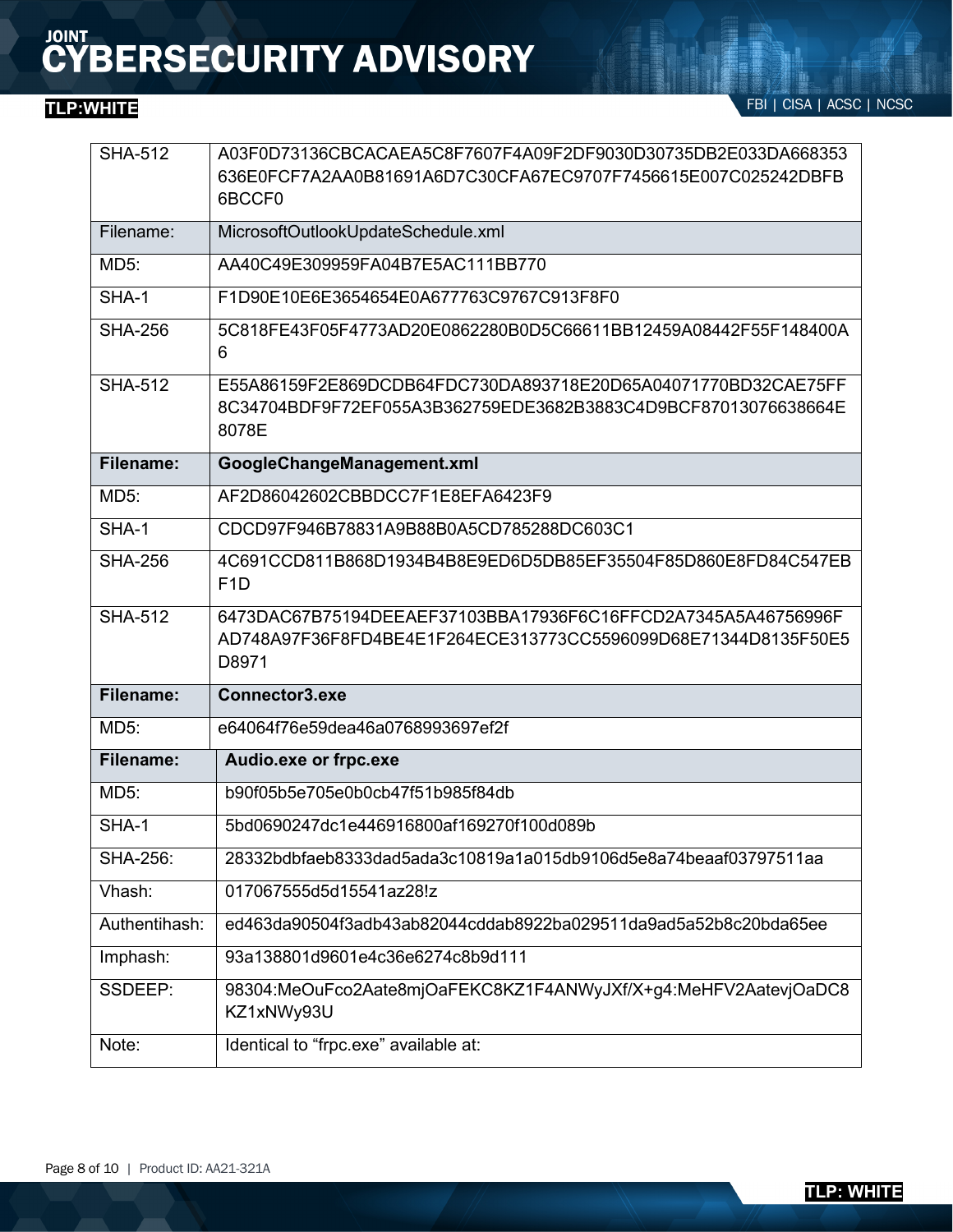FBI | CISA | ACSC | NCSC **TLP:WHITE**

|               | https://github[.]com/fatedier/frp/releases/download/v0.34.3/frp 0.34.3 windows a<br>md64.zip |
|---------------|----------------------------------------------------------------------------------------------|
| Filename:     | <b>Frps.exe</b>                                                                              |
| MD5:          | 26f330dadcdd717ef575aa5bfcdbe76a                                                             |
| SHA-1         | c4160aa55d092cf916a98f3b3ee8b940f2755053                                                     |
| SHA-256:      | d7982ffe09f947e5b4237c9477af73a034114af03968e3c4ce462a029f072a5a                             |
| Vhash:        | 017057555d6d141az25!z                                                                        |
| Authentihash: | 40ed1568fef4c5f9d03c370b2b9b06a3d0bd32caca1850f509223b3cee2225ea                             |
| Imphash:      | 91802a615b3a5c4bcc05bc5f66a5b219                                                             |
| SSDEEP:       | 196608:/qTLyGAILrOt8enYfrhkhBnfY0NIPvoOQiE:GLHiLrSfY5voO                                     |
| Note:         | Identical to "frps.exe" available at:                                                        |
|               | https://github[.]com/fatedier/frp/releases/download/v0.33.0/frp 0.33.0 windows a<br>md64.zip |